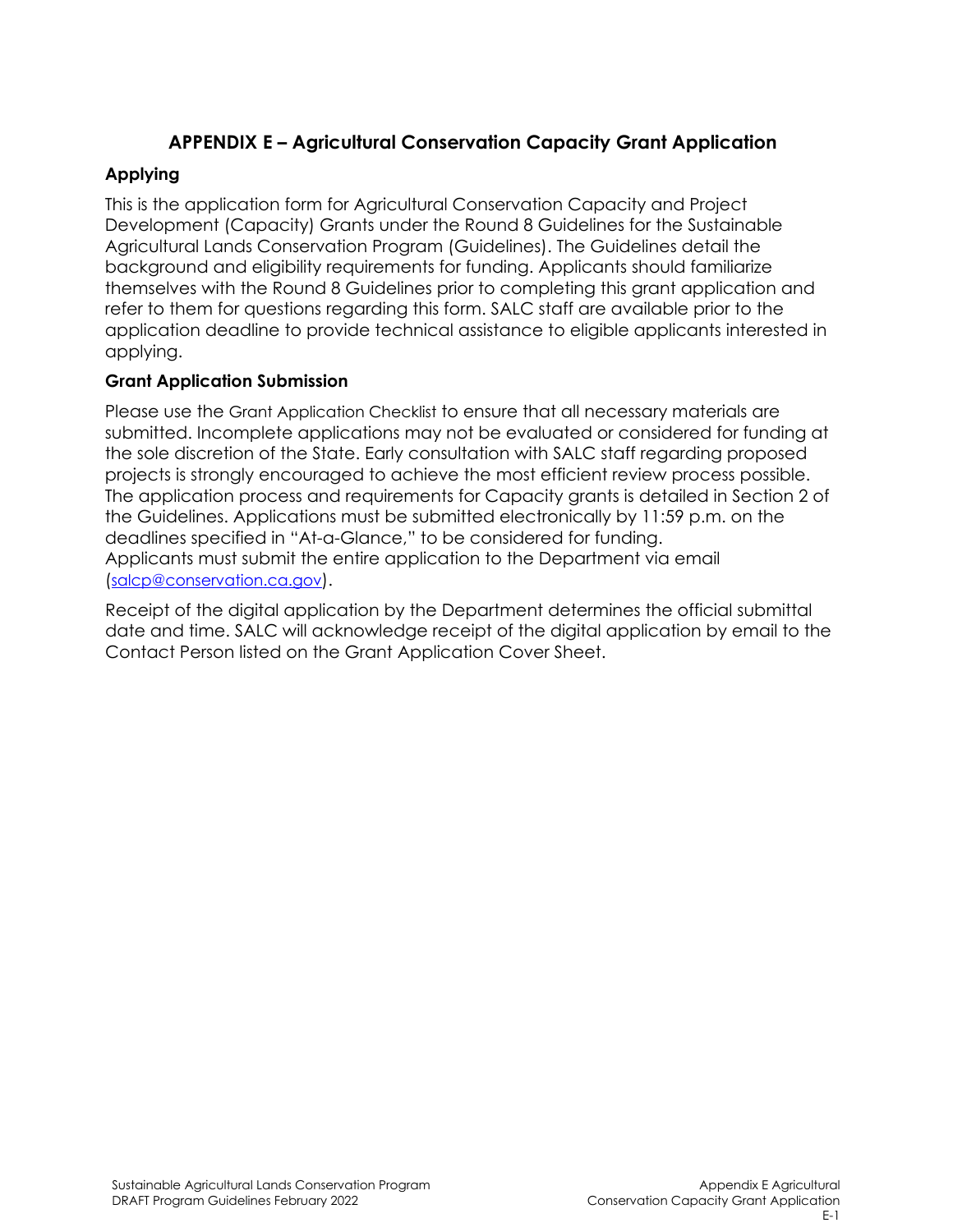### **Acquisition Grant Application Checklist**

## **REQUIRED COMPONENTS**

# **ALL GRANT APPLICATIONS MUST INCLUDE THE FOLLOWING:**

- ☐ Application Cover Sheet
- ☐ Executive Summary (1/2-page maximum)
- ☐ Narrative Questions
- ☐ Applicant Resolution of Support
- ☐ Work Plan
- ☐ Budget
- ☐ Documentation of Organizational Eligibility
- ☐ Project Boundary Maps *(if available)*
- ☐ Priority Population Benefits Table *(if applying for priority population status)*
- ☐ Documentation of Organizational Capacity *(Tier 2 funding applications only)*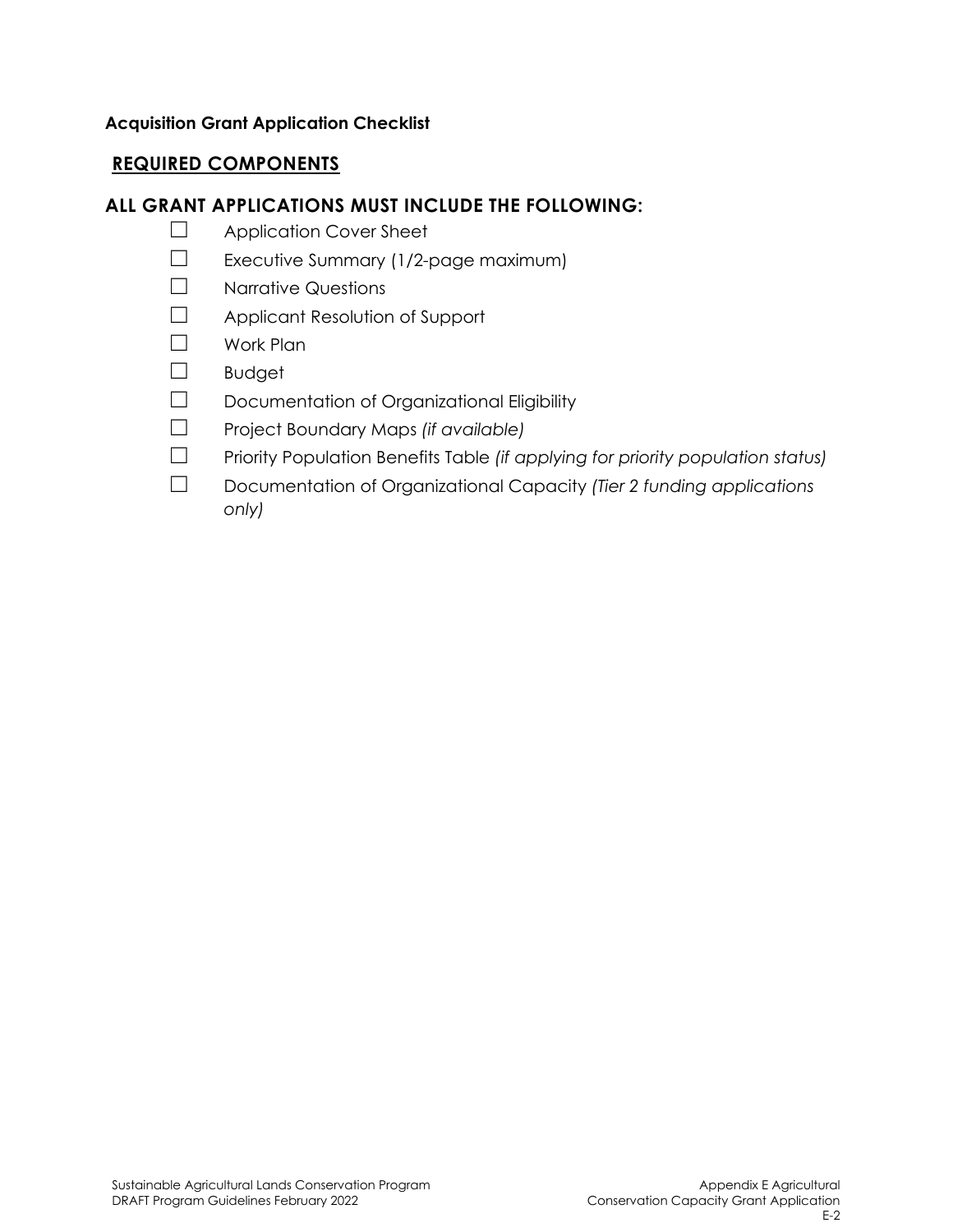#### **Acquisition Grant Application Cover Sheet**

#### **Basic Information**

| <b>Project Title</b>              |                                           |
|-----------------------------------|-------------------------------------------|
| Location (County)                 |                                           |
| <b>Project Activities</b>         |                                           |
|                                   | $\Box$ Y $\Box$ N                         |
| <b>Priority Population Status</b> | <b>If yes, attach Priority Population</b> |
|                                   | <b>Benefits Tablel</b>                    |

#### **Project Funding**

| <b>Requested Funding Tier</b>           | $\Box$ Tier 1                                      |  |  |  |
|-----------------------------------------|----------------------------------------------------|--|--|--|
|                                         | $\Box$ Tier 2                                      |  |  |  |
|                                         | $\frac{1}{2}$ [Maximum is \$100,000 for Tier 1 and |  |  |  |
| A: SALC Request Amount                  | \$250,000 for Tier 2]                              |  |  |  |
| <b>B: Match Amount</b>                  |                                                    |  |  |  |
| Matching Funds Source                   | [i.e., NRCS-ACEP, WCB-CAPP, etc.]                  |  |  |  |
| Does all or a portion of the match come | $\Box$ Y $\Box$ N List:                            |  |  |  |
| from another CCI program?               |                                                    |  |  |  |
| Total Estimated Project Cost (A + B)    |                                                    |  |  |  |

#### **Applicant Information**

| Applicant                  |  |
|----------------------------|--|
| Federal Employer ID Number |  |
| <b>Mailing Address</b>     |  |
| Contact Person             |  |
| Title                      |  |
| Phone Number               |  |
| Email Address              |  |

Applicants for which this would be their first capacity grant with the Department or who have 0 - 2 paid staff may apply for funding Tier 1 (\$100,000 maximum grant request).

Applicants who have 3 or more paid staff or have received a capacity grant from the Department previously, and who can demonstrate the organizational and fiscal capacity to complete the work outlined in their work plan may apply for Tier 2 (\$250,000 maximum grant request).

| Has the applicant received capacity<br>funding from the Department of<br>Conservation previously? | $\Box$ Y $\Box$ N<br>$[$ If yes, when?] |
|---------------------------------------------------------------------------------------------------|-----------------------------------------|
| How many paid staff does the applicant<br>employee?                                               |                                         |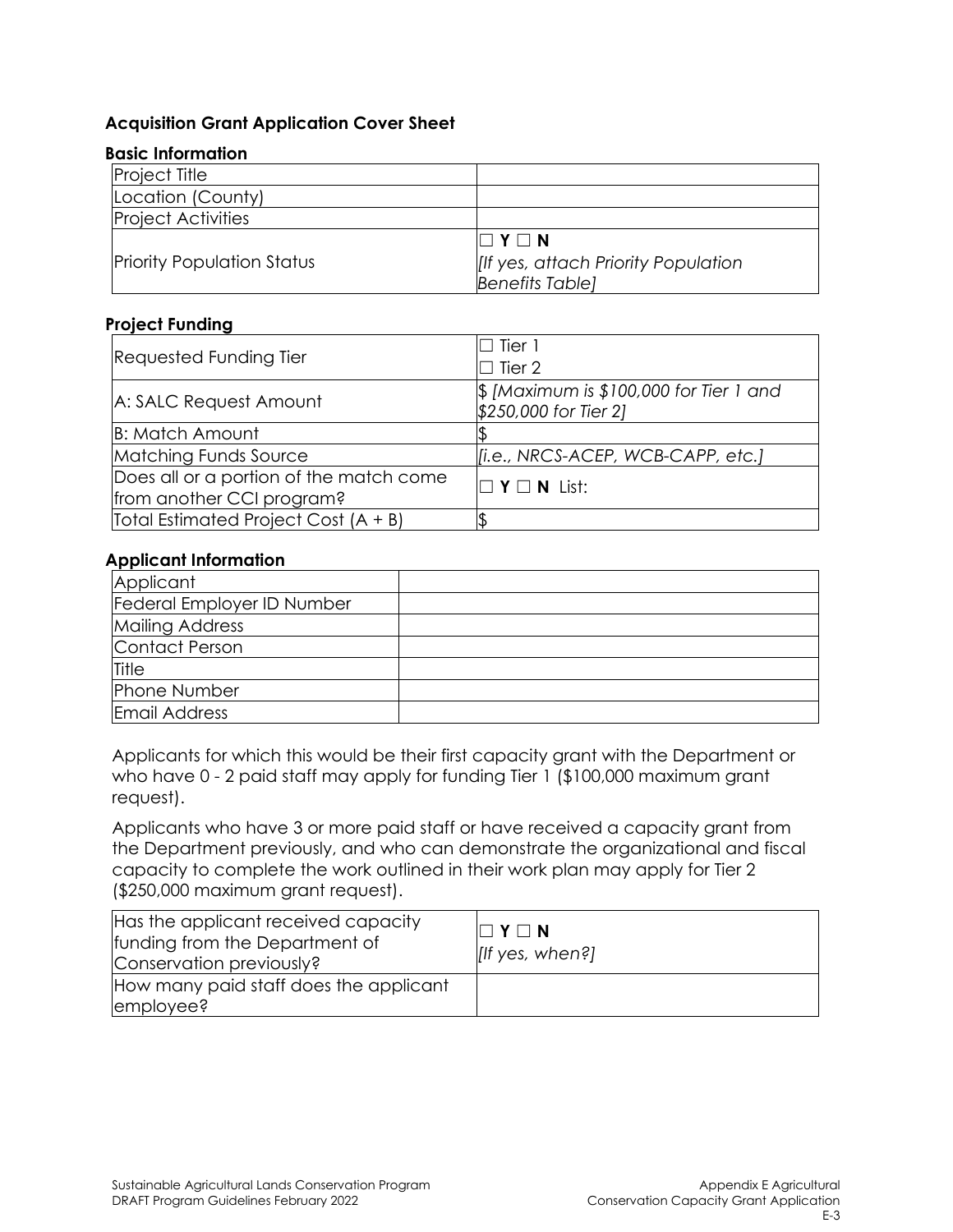## **Executive Summary**

This section (**1/2-page** maximum), will provide a brief overview of:

- A brief description of the proposed work
- How funding will meet an organizational need
- If applicable, any participating collaborators or partners and what role they will play
- Any critical deadlines.

### **Narrative Questions**

The questions below are designed to solicit specific facts about the proposal. Please respond to all questions in the order listed and clearly label each question and answer. Points will be attributed to each section and not to individual questions. If a question does not apply to your proposed work, indicate that it is not applicable ("N/A").

- A. Describe the proposed project. How will the funding be used to do one or more of the following:
	- a. build organizational and financial capacity to develop agricultural conservation acquisition projects?
	- b. develop agricultural conservation easement and fee acquisition projects in preparation for submitting such projects for acquisition funding in future rounds?
	- c. cover associated costs to help close agricultural conservation acquisition projects where the cost of the acquisition is covered by an alternate source of funding?
- B. How will the funding increase the applicant's capacity to initiate and conduct agricultural land conservation activities?
- C. Describe how the project meets one or more of the following program goals:
	- a. contributes to carbon neutrality
	- b. supports sustainable land management
	- c. supports coordinated land use planning
	- d. builds climate resilience
	- e. reduces risk from extreme climate events
	- f. contributes to the State's effort to combat climate change
	- g. safeguards the State's economic sustainability and food security
	- h. protects biodiversity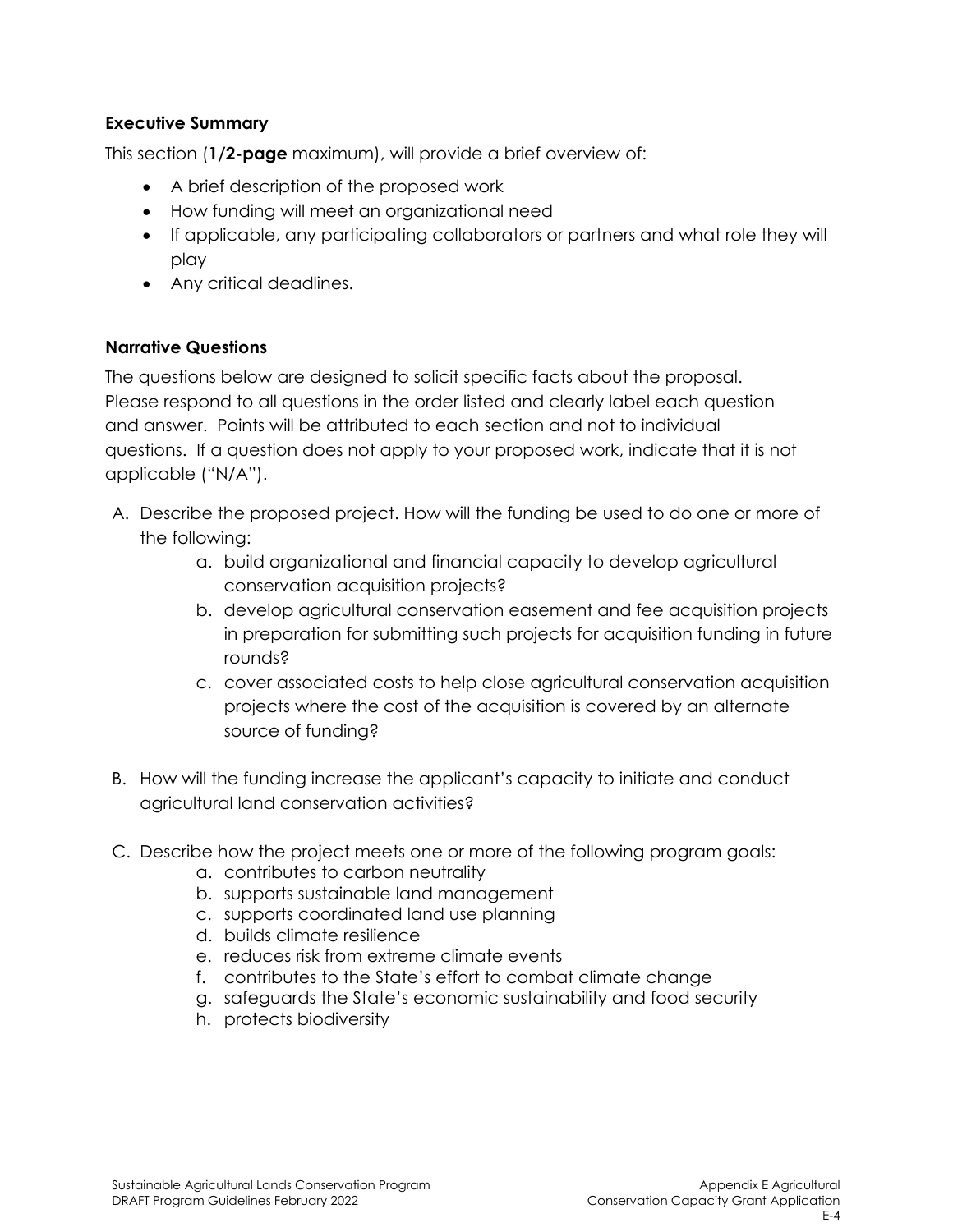- D. Describe how the project will advance equity and opportunity by [providing](https://ww2.arb.ca.gov/sites/default/files/auction-proceeds/ccidoc/criteriatable/criteria_table_technical_assistance_capacity_building.pdf)  [meaningful benefits to a priority population](https://ww2.arb.ca.gov/sites/default/files/auction-proceeds/ccidoc/criteriatable/criteria_table_technical_assistance_capacity_building.pdf) or increasing new or Veteran farmer or rancher access or tribal access to State funding for agricultural conservation acquisitions. Provide a completed copy of the linked Priority Population Benefits Table for Technical Assistance and Capacity Building and relevant supplemental documentation to support your claim.
- E. How will the project's outcomes be implemented and made durable? Over what period will outcomes remain effective?
- F. Describe your organization's experience developing and implementing similar projects. Describe any internal resources and capacity available to complete the proposed work, including any professional staff qualified to develop and successfully implement the proposed project. If your organization lacks the resources or capacity to complete the proposed project, describe your plan to acquire the expertise necessary to complete the proposed work.

## **Applicant Resolution of Support**

Applicants must submit a signed Resolution of Support adopted by the entity's governing body that evidences authority to submit the application and, if awarded funding, to enter into and perform under the terms of the template Grant Agreement (Appendix H).

The resolution must:

- Authorize the submittal of the grant application for a Sustainable Agricultural Lands Program agricultural conservation capacity grant.
- Certify that the Applicant understands the assurances and certification in the application,
- Authorize entrance into a grant agreement with the Department for the project and accept the template terms and conditions, if the project is awarded funding.
- Authorize a designated individual to, as agent, accept the award of grant funding and to execute tasks, such as signing documents, related to the application, grant agreement, payment requests, and so on if the project is awarded funding.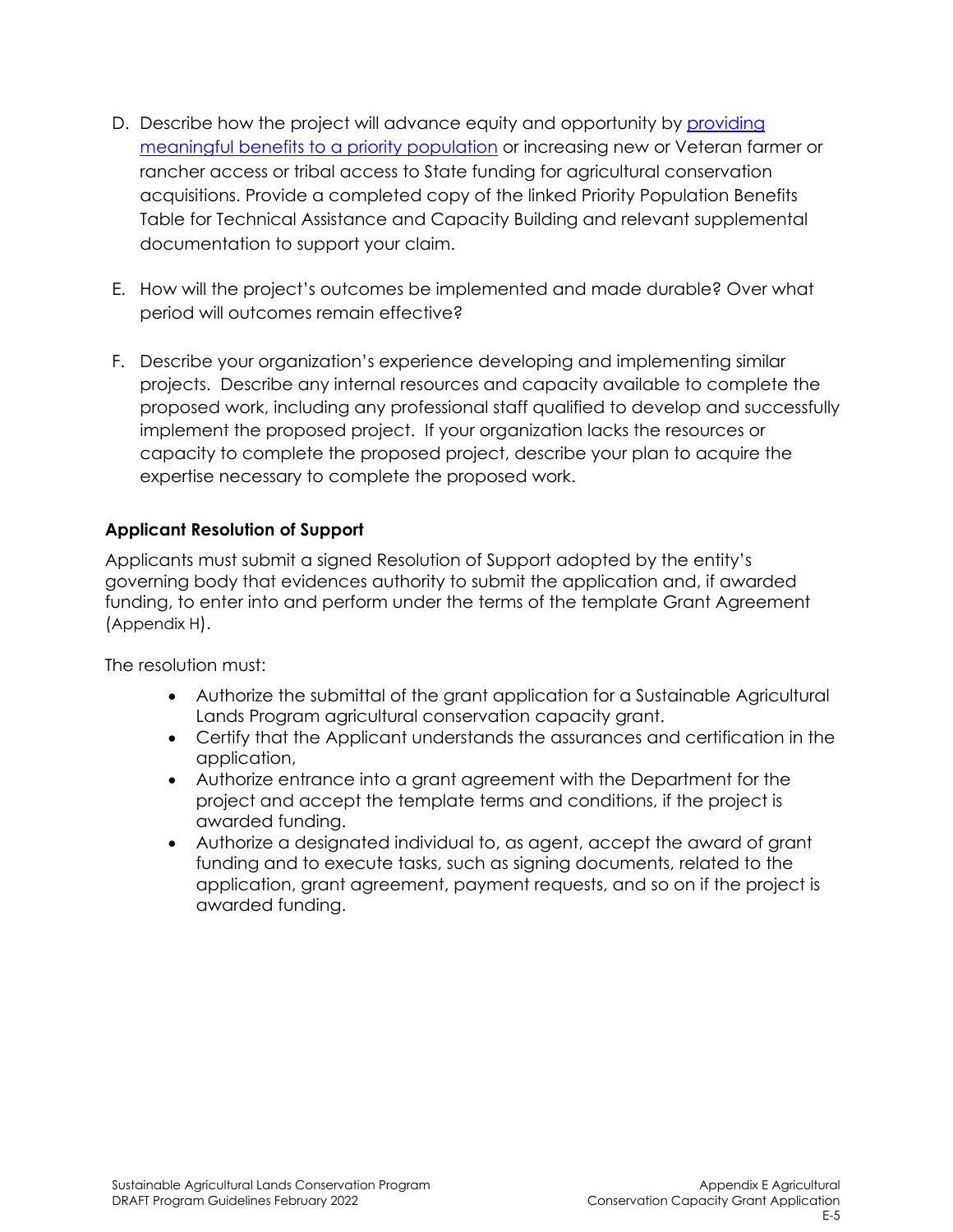### **Work Plan**

Applicants must provide a detailed work plan that specifies the tasks, subtasks, and performance measures that will be performed during the grant term. A separate work plan should be provided for each project type proposed within this application.

The work plan will also include a schedule of target completion dates, cost estimates, and a list of deliverables to be provided as proof of project completion. The schedule should be of sufficient detail to allow assessment of the progress through the work plan at regular intervals. Cost estimates should be consistent with the budget. If awarded funding, this work plan will be incorporated into the Grant Agreement.

| <b>TASK1</b> | Timeline                   | Deliverables       | <b>Total Requested</b> |  |
|--------------|----------------------------|--------------------|------------------------|--|
|              | <b>Start and End Date]</b> |                    | <b>Grant Funds</b>     |  |
| Subtask A:   |                            |                    |                        |  |
| Subtask B:   |                            |                    |                        |  |
| Subtask :    |                            |                    |                        |  |
| <b>TASK2</b> |                            |                    |                        |  |
| Subtask A:   |                            |                    |                        |  |
| Subtask B:   |                            |                    |                        |  |
| Subtask :    |                            |                    |                        |  |
| <b>TASK3</b> |                            |                    |                        |  |
| Subtask A:   |                            |                    |                        |  |
| Subtask B:   |                            |                    |                        |  |
| Subtask :    |                            |                    |                        |  |
| TASK         |                            |                    |                        |  |
| Subtask A:   |                            |                    |                        |  |
| Subtask B:   |                            |                    |                        |  |
| Subtask :    |                            |                    |                        |  |
|              |                            | <b>GRAND TOTAL</b> |                        |  |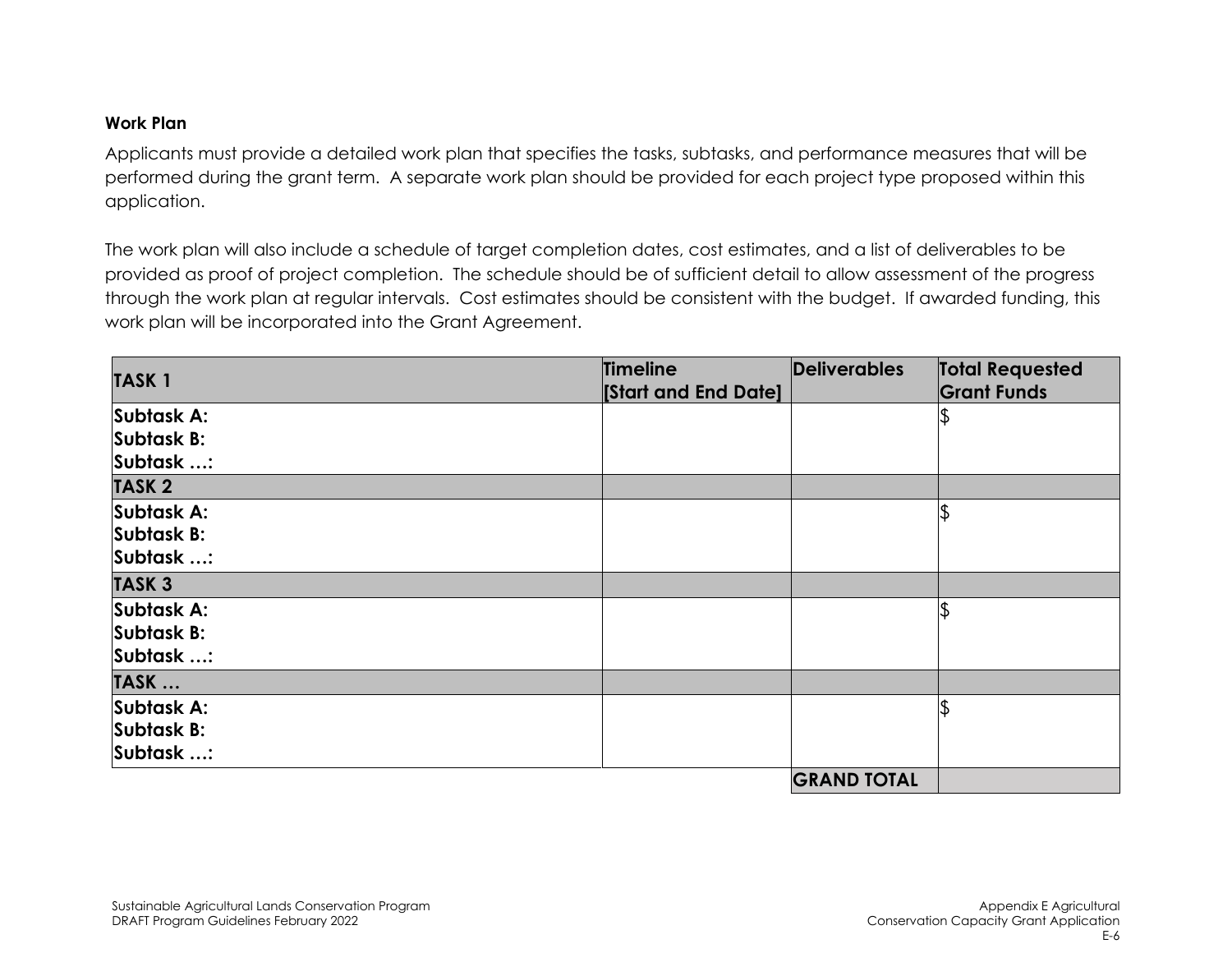#### **Budget**

Applicants must provide a budget broken down by cost type and by task. Cost estimates should be consistent with the work plan. All costs must be eligible. If awarded funding, this Budget will be incorporated into the Grant Agreement.

| <b>DIRECT COSTS</b>                                | Hourly<br>Rate/<br><b>Unit Cost</b> | Number of<br>hours/units | Task 1                   | Task 2   | Task | Program<br>Request | <b>Match</b><br><b>Funding</b> | <b>Total</b><br><b>Funding</b> |
|----------------------------------------------------|-------------------------------------|--------------------------|--------------------------|----------|------|--------------------|--------------------------------|--------------------------------|
| Personnel (including staff,                        |                                     |                          |                          |          |      |                    |                                |                                |
| contractors, and                                   |                                     |                          |                          |          |      |                    |                                |                                |
| consultants)                                       |                                     |                          |                          |          |      |                    |                                |                                |
| Travel                                             |                                     |                          |                          |          |      |                    |                                |                                |
| Education/Training (maximum<br>of 2% of grant)     |                                     |                          |                          |          |      |                    |                                |                                |
|                                                    |                                     |                          |                          |          |      |                    |                                |                                |
|                                                    |                                     |                          |                          |          |      |                    |                                |                                |
|                                                    |                                     |                          |                          |          |      |                    |                                |                                |
|                                                    |                                     |                          |                          |          |      |                    |                                |                                |
|                                                    |                                     |                          |                          |          |      |                    |                                |                                |
|                                                    |                                     | Subtotal                 | $\frac{1}{2}$            | <b>Ψ</b> | \$   | $\frac{1}{2}$      | \$                             | \$                             |
| <b>INDIRECT COSTS (maximum of</b><br>20% of grant) |                                     |                          |                          |          |      |                    |                                |                                |
| Example: Office space<br>(prorated)                |                                     |                          |                          |          |      |                    |                                |                                |
| Example: Supplies                                  |                                     |                          |                          |          |      |                    |                                |                                |
| Example: Legal or                                  |                                     |                          |                          |          |      |                    |                                |                                |
| Management staff                                   |                                     |                          |                          |          |      |                    |                                |                                |
|                                                    |                                     | Subtotal                 | $\overline{\mathcal{L}}$ |          | \$   | $\frac{1}{2}$      | \$                             | \$                             |
|                                                    |                                     | <b>TOTAL</b>             | Ş                        | Ş        | \$   | Ş                  | Ş                              | $\varsigma$                    |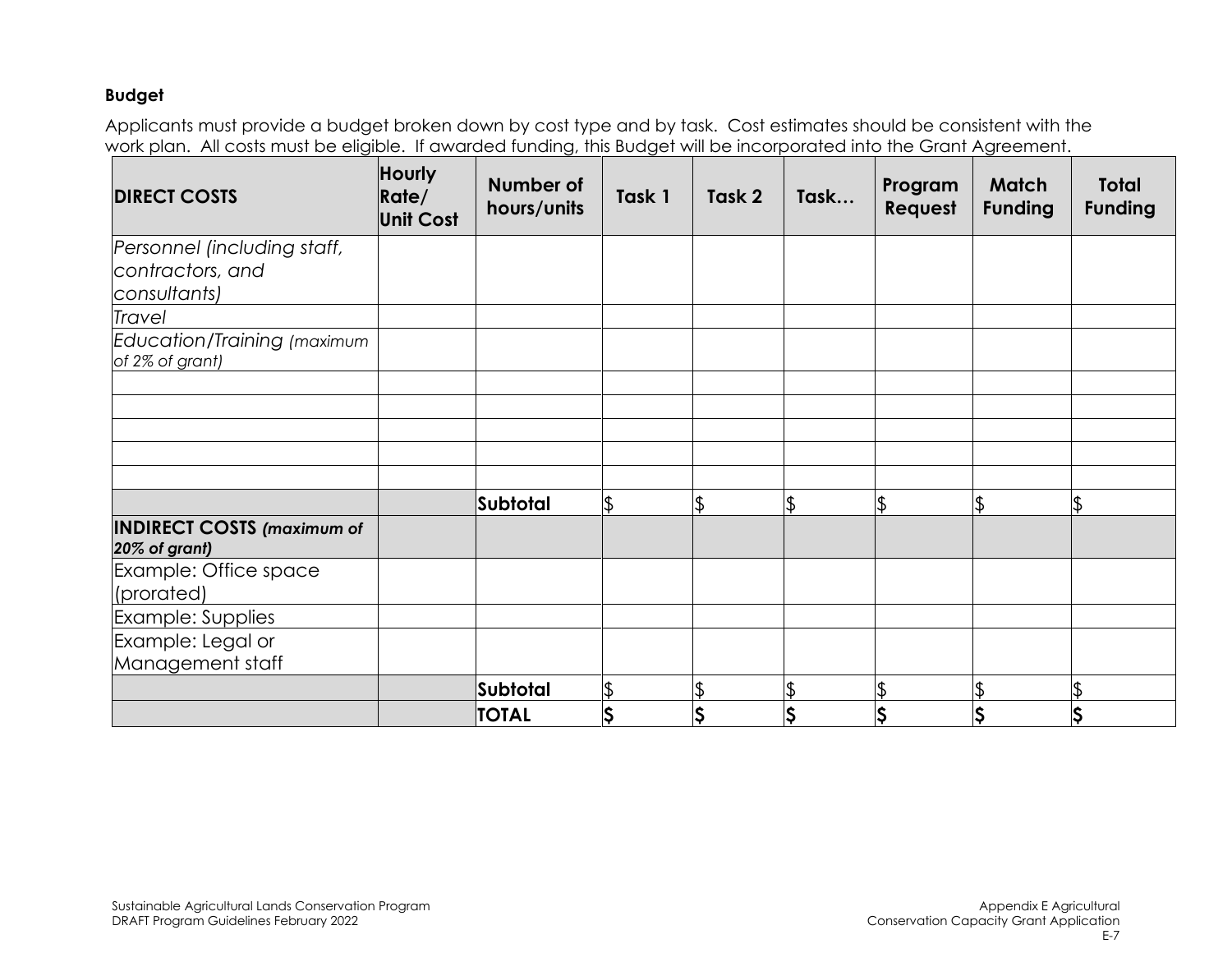## **Documentation of Organizational Eligibility**

Non-profit applicants and proposed interest holders must submit the following documentation:

- **o** Internal Revenue Service 501(c)3 status as a charitable non-profit;
- **o** Articles of Incorporation and by-laws documenting the principal charitable or public purposes of the nonprofit organization; and,
- **o** Adopted policy that details the organization's goals and purposes, including the organization's commitment to conservation of agriculture, rangeland, or farmland.

Governmental applicants and proposed interest holders should submit a copy of the relevant statute or other policy outlining their purpose and authority regarding the conservation of agricultural land.

Applicants and proposed interest holders that have submitted documentation of organizational eligibility through a previous application may certify that the most current versions of these documents are on file with the Department in lieu of submitting the documents themselves (see next page).

Documentation of Organizational Eligibility

*I certify here that the most current versions of the documents below are on record at the Department or attached:*

[Print Name, Title]

## **Date**

- $\Box$  IRS 501(c)3 status
- ☐ Articles of Incorporation
- ☐ Bylaws
- ☐ Adopted Policy or Statement of Purpose for conservation of agriculture, rangeland, or farmland *(if different from above)*
- ☐ Copy of relevant statute *(governmental applicants only)*

## **Project Boundary Maps** *(if available)*

Applicants should submit legible pdf maps of project boundaries for projects they intend to develop using this funding, if available.

## **Documentation of Organizational Capacity** *(Tier 2 applicants only)*

Tier 2 applicants and proposed interest holders must provide proof of organizational capacity to acquire and steward conservation acquisitions for their agricultural conservation values as part of their pre-proposal. Applicants may meet this requirement by:

- **o** Providing proof of LTAC accreditation; or,
- **o** Providing copies of the following documents, as relevant:
	- Conflict of Interest Policy